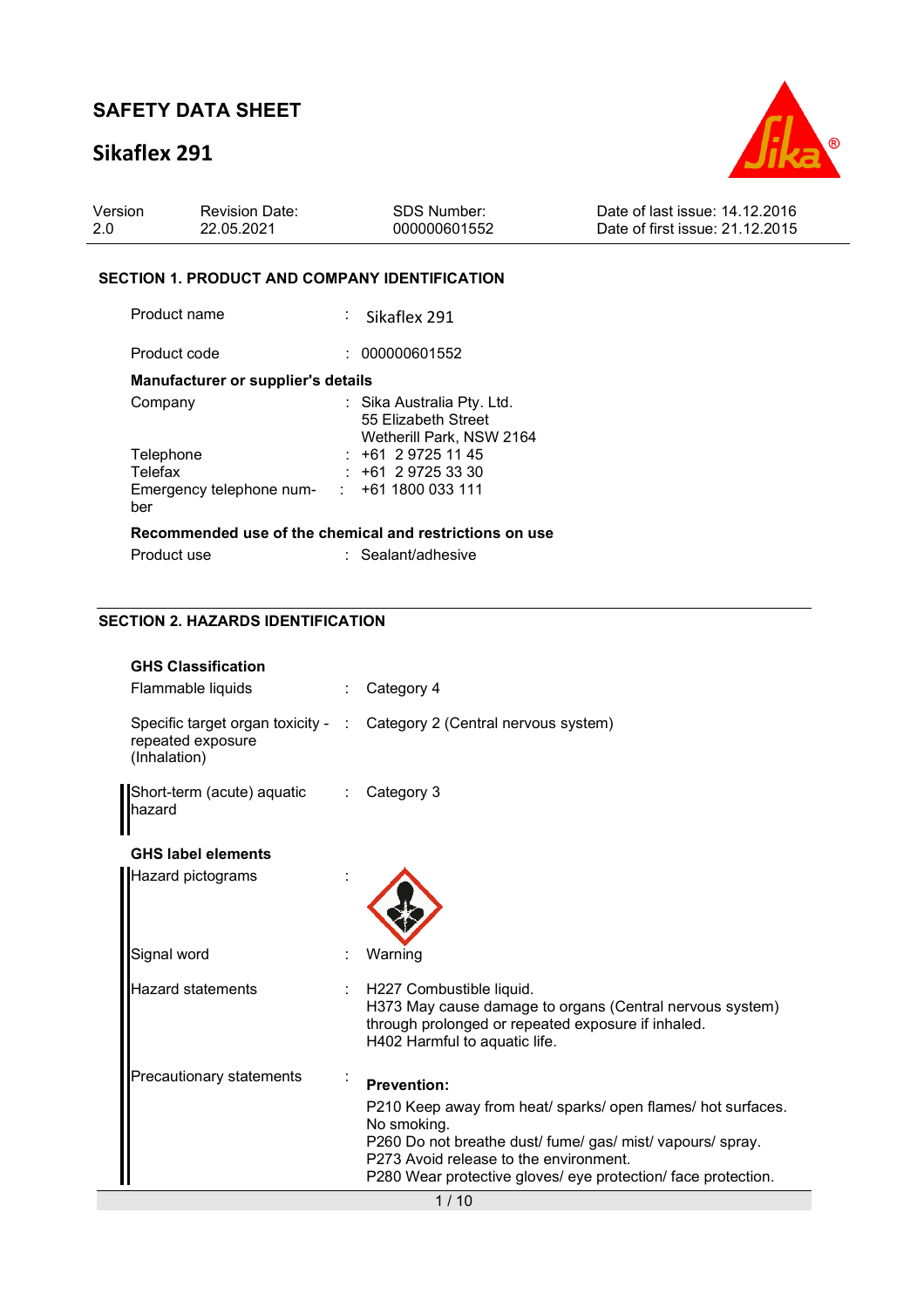# **Sikaflex 291**



| Version<br>2.0 | <b>Revision Date:</b><br>22.05.2021 | <b>SDS Number:</b><br>000000601552                                                                            | Date of last issue: 14.12.2016<br>Date of first issue: 21.12.2015 |
|----------------|-------------------------------------|---------------------------------------------------------------------------------------------------------------|-------------------------------------------------------------------|
|                |                                     | Response:<br>P314 Get medical advice/ attention if you feel unwell.<br>alcohol-resistant foam for extinction. | P370 + P378 In case of fire: Use dry sand, dry chemical or        |
|                |                                     | Disposal:<br>disposal plant.<br>Other hazards which do not result in classification                           | P501 Dispose of contents/ container to an approved waste          |

None known.

#### **SECTION 3. COMPOSITION/INFORMATION ON INGREDIENTS**

Substance / Mixture : Mixture :

#### **Components**

| l Chemical name                              | CAS-No.    | Concentration (% w/w) |
|----------------------------------------------|------------|-----------------------|
| xylene                                       | 1330-20-7  | $0 - 10$              |
| Hydrocarbons, C9-C12, n-alkanes, isoalkanes, | 64742-82-1 | $>= 1 - 1.10$         |
| cyclics, aromatics (2-25%)                   |            |                       |
| 4,4'-methylenediphenyl diisocyanate          | 101-68-8   | በ -< 1                |

### **SECTION 4. FIRST AID MEASURES**

| General advice                                                    |                              | Move out of dangerous area.<br>Consult a physician.<br>Show this safety data sheet to the doctor in attendance.                                                                                                 |
|-------------------------------------------------------------------|------------------------------|-----------------------------------------------------------------------------------------------------------------------------------------------------------------------------------------------------------------|
| If inhaled                                                        |                              | Move to fresh air.<br>Consult a physician after significant exposure.                                                                                                                                           |
| In case of skin contact                                           |                              | : Take off contaminated clothing and shoes immediately.<br>Wash off with soap and plenty of water.<br>If symptoms persist, call a physician.                                                                    |
| In case of eye contact                                            |                              | Remove contact lenses.<br>Keep eye wide open while rinsing.<br>If eye irritation persists, consult a specialist.                                                                                                |
| If swallowed                                                      |                              | Clean mouth with water and drink afterwards plenty of water.<br>Do not give milk or alcoholic beverages.<br>Never give anything by mouth to an unconscious person.                                              |
| Most important symptoms<br>and effects, both acute and<br>delayed | $\mathcal{L}_{\mathrm{max}}$ | No known significant effects or hazards.<br>See Section 11 for more detailed information on health effects<br>and symptoms.<br>May cause damage to organs through prolonged or repeated<br>exposure if inhaled. |
| Notes to physician                                                |                              | Treat symptomatically.<br>0.140                                                                                                                                                                                 |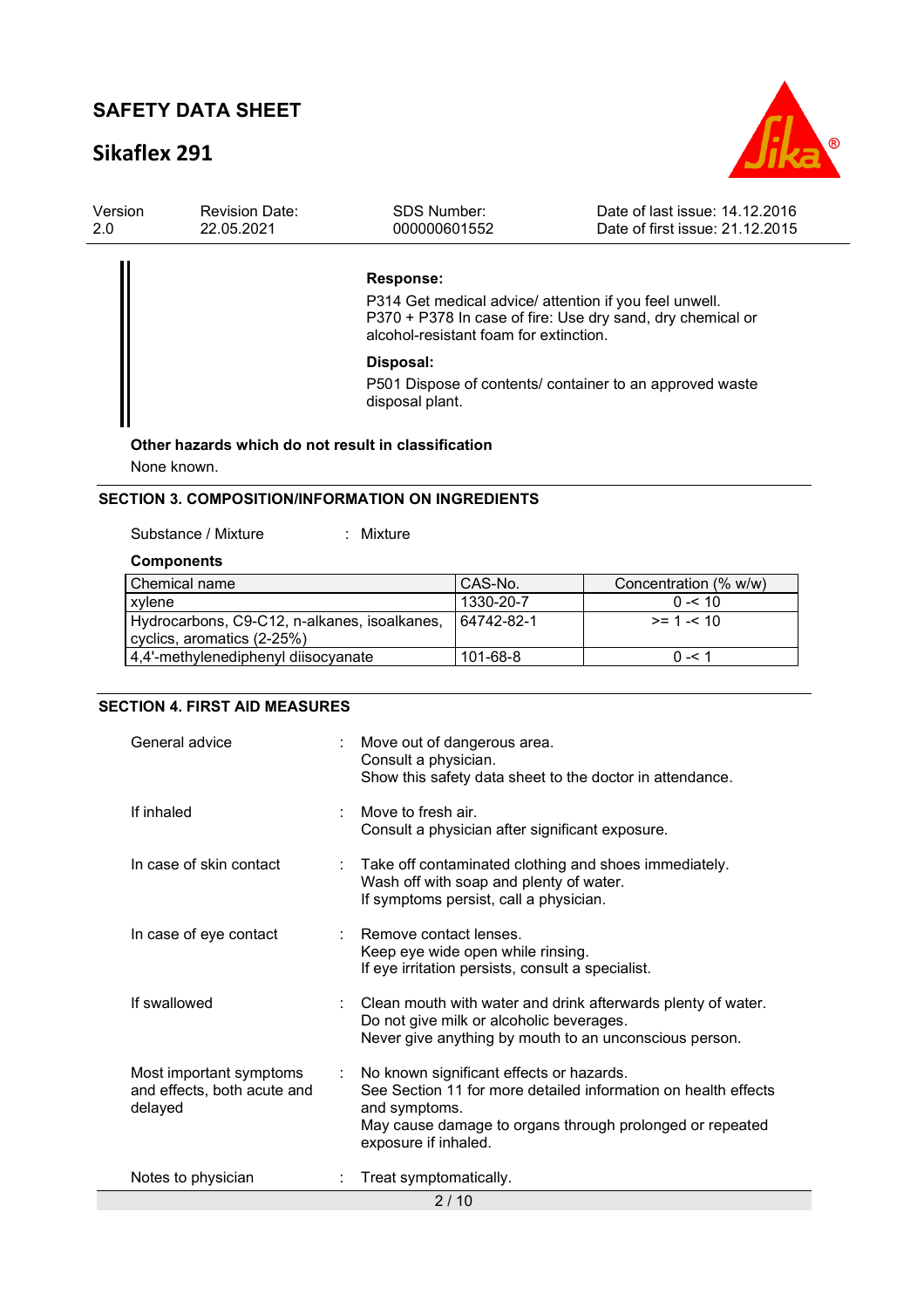# **Sikaflex 291**



| Version | <b>Revision Date:</b> | SDS Number:  | Date of last issue: 14,12,2016  |
|---------|-----------------------|--------------|---------------------------------|
| -2.0    | 22.05.2021            | 000000601552 | Date of first issue: 21.12.2015 |
|         |                       |              |                                 |

### **SECTION 5. FIREFIGHTING MEASURES**

| Suitable extinguishing media : Carbon dioxide (CO2) |                                                                                               |
|-----------------------------------------------------|-----------------------------------------------------------------------------------------------|
| Unsuitable extinguishing<br>media                   | : Water                                                                                       |
| ucts                                                | Hazardous combustion prod- : No hazardous combustion products are known                       |
| ods                                                 | Specific extinguishing meth- : Standard procedure for chemical fires.                         |
| for firefighters                                    | Special protective equipment : ln the event of fire, wear self-contained breathing apparatus. |

## **SECTION 6. ACCIDENTAL RELEASE MEASURES**

| Personal precautions, protec- :<br>tive equipment and emer-<br>gency procedures |    | Use personal protective equipment.<br>Deny access to unprotected persons.                                                                                      |
|---------------------------------------------------------------------------------|----|----------------------------------------------------------------------------------------------------------------------------------------------------------------|
| Environmental precautions                                                       | ÷. | Do not flush into surface water or sanitary sewer system.<br>If the product contaminates rivers and lakes or drains inform<br>respective authorities.          |
| Methods and materials for<br>containment and cleaning up                        |    | Soak up with inert absorbent material (e.g. sand, silica gel,<br>acid binder, universal binder, sawdust).<br>Keep in suitable, closed containers for disposal. |

### **SECTION 7. HANDLING AND STORAGE**

| fire and explosion      | Advice on protection against : Normal measures for preventive fire protection.                                                                                                                                                                                                                                                 |
|-------------------------|--------------------------------------------------------------------------------------------------------------------------------------------------------------------------------------------------------------------------------------------------------------------------------------------------------------------------------|
| Advice on safe handling | Avoid exceeding the given occupational exposure limits (see<br>section 8).<br>Do not get in eyes, on skin, or on clothing.<br>For personal protection see section 8.<br>Smoking, eating and drinking should be prohibited in the ap-<br>plication area.<br>Follow standard hygiene measures when handling chemical<br>products |
| Hygiene measures        | : Handle in accordance with good industrial hygiene and safety<br>practice.<br>When using do not eat or drink.<br>When using do not smoke.<br>Wash hands before breaks and at the end of workday.                                                                                                                              |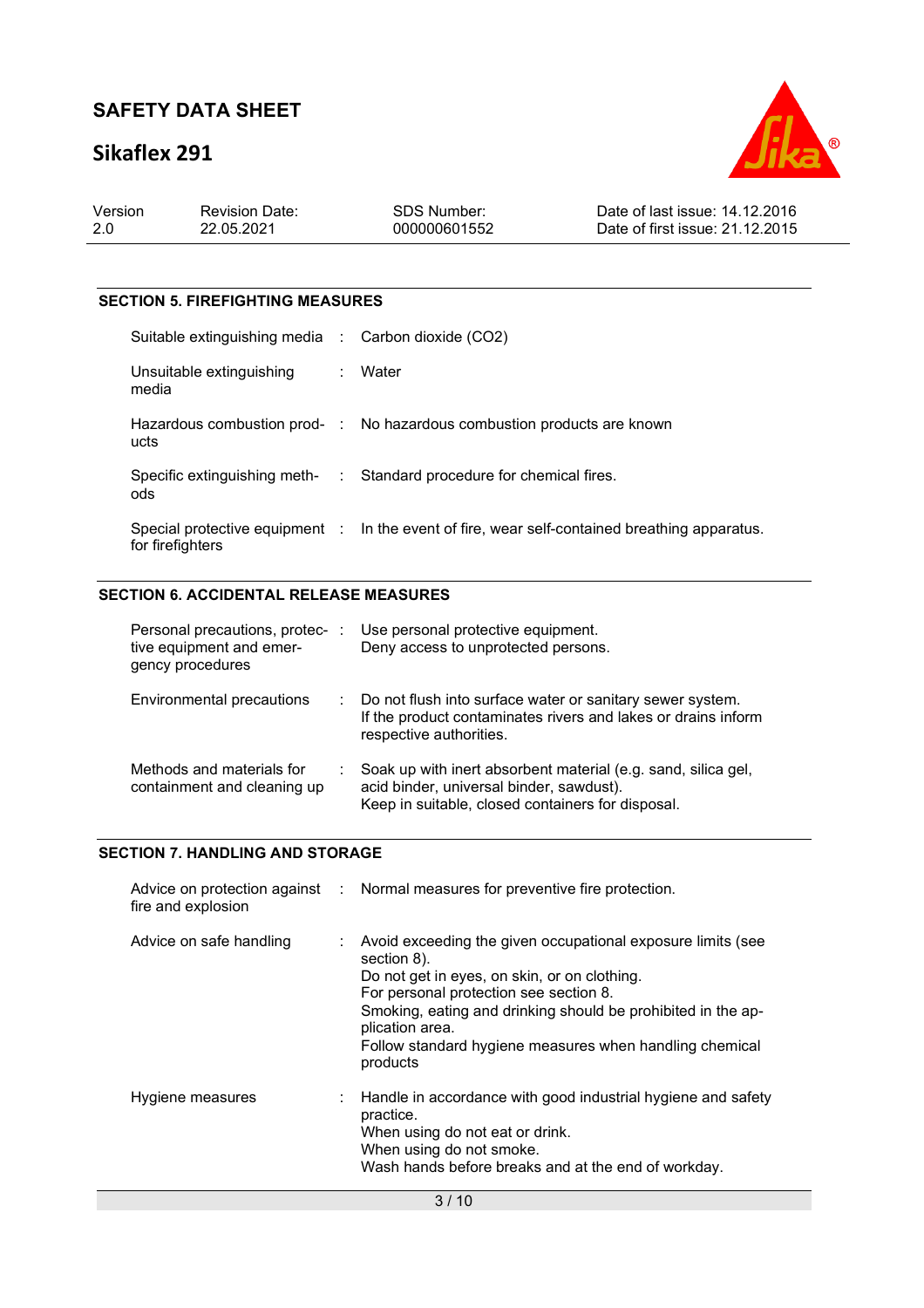## **Sikaflex 291**



| Version | <b>Revision Date:</b>       | SDS Number:                                                        | Date of last issue: 14.12.2016  |
|---------|-----------------------------|--------------------------------------------------------------------|---------------------------------|
| 2.0     | 22.05.2021                  | 000000601552                                                       | Date of first issue: 21.12.2015 |
|         | Conditions for safe storage | : Store in original container.<br>Keep in a well-ventilated place. |                                 |

Observe label precautions.

Store in accordance with local regulations.

### **SECTION 8. EXPOSURE CONTROLS/PERSONAL PROTECTION**

#### **Components with workplace control parameters**

| Components                                                                     | CAS-No.                                                                               | Value type<br>(Form of<br>exposure) | Control parame-<br>ters / Permissible<br>concentration | <b>Basis</b> |
|--------------------------------------------------------------------------------|---------------------------------------------------------------------------------------|-------------------------------------|--------------------------------------------------------|--------------|
| xylene                                                                         | 1330-20-7                                                                             | <b>STEL</b>                         | 150 ppm<br>655 mg/m3                                   | AU OEL       |
|                                                                                |                                                                                       | <b>TWA</b>                          | 80 ppm<br>350 mg/m3                                    | AU OEL       |
| Hydrocarbons, C9-C12, n-<br>alkanes, isoalkanes, cyclics,<br>aromatics (2-25%) | 64742-82-1                                                                            | <b>TWA</b>                          | 900 mg/m3                                              | AU OEL       |
| 4,4'-methylenediphenyl diiso-<br>cyanate                                       | 101-68-8                                                                              | <b>TWA</b>                          | $0.02$ mg/m $3$<br>(NCO)                               | AU OEL       |
|                                                                                | Further information: Category 2 (Carc. 2) Suspected human car-<br>cinogen, Sensitiser |                                     |                                                        |              |
|                                                                                |                                                                                       | <b>STEL</b>                         | $0.07$ mg/m $3$<br>(NCO)                               | AU OEL       |

#### **Biological occupational exposure limits**

| Components | CAS-No.   | Control     | <b>Biological</b> | Sampling  | Permissible      | <b>Basis</b> |
|------------|-----------|-------------|-------------------|-----------|------------------|--------------|
|            |           | parameters  | specimen          | time      | concentration    |              |
| xylene     | 1330-20-7 | Methylhip-  | Urine             | End of    | 1.5 $q/q$ creat- | ACGIH        |
|            |           | puric acids |                   | shift (As | inine            | <b>BEI</b>   |
|            |           |             |                   | soon as   |                  |              |
|            |           |             |                   | possible  |                  |              |
|            |           |             |                   | after ex- |                  |              |
|            |           |             |                   | posure    |                  |              |
|            |           |             |                   | ceases)   |                  |              |

| Appropriate engineering<br>controls | Use adequate ventilation and/or engineering controls to pre-<br>vent exposure to vapours.                                                                                                                                              |
|-------------------------------------|----------------------------------------------------------------------------------------------------------------------------------------------------------------------------------------------------------------------------------------|
| Personal protective equipment       |                                                                                                                                                                                                                                        |
| Respiratory protection              | In case of inadequate ventilation wear respiratory protection.<br>Respirator selection must be based on known or anticipated<br>exposure levels, the hazards of the product and the safe<br>working limits of the selected respirator. |
| Hand protection                     | Chemical-resistant, impervious gloves complying with an<br>approved standard should be worn at all times when handling<br>chemical products if a risk assessment indicates this is nec-<br>essary.<br>Follow AS/NZS 1337.1             |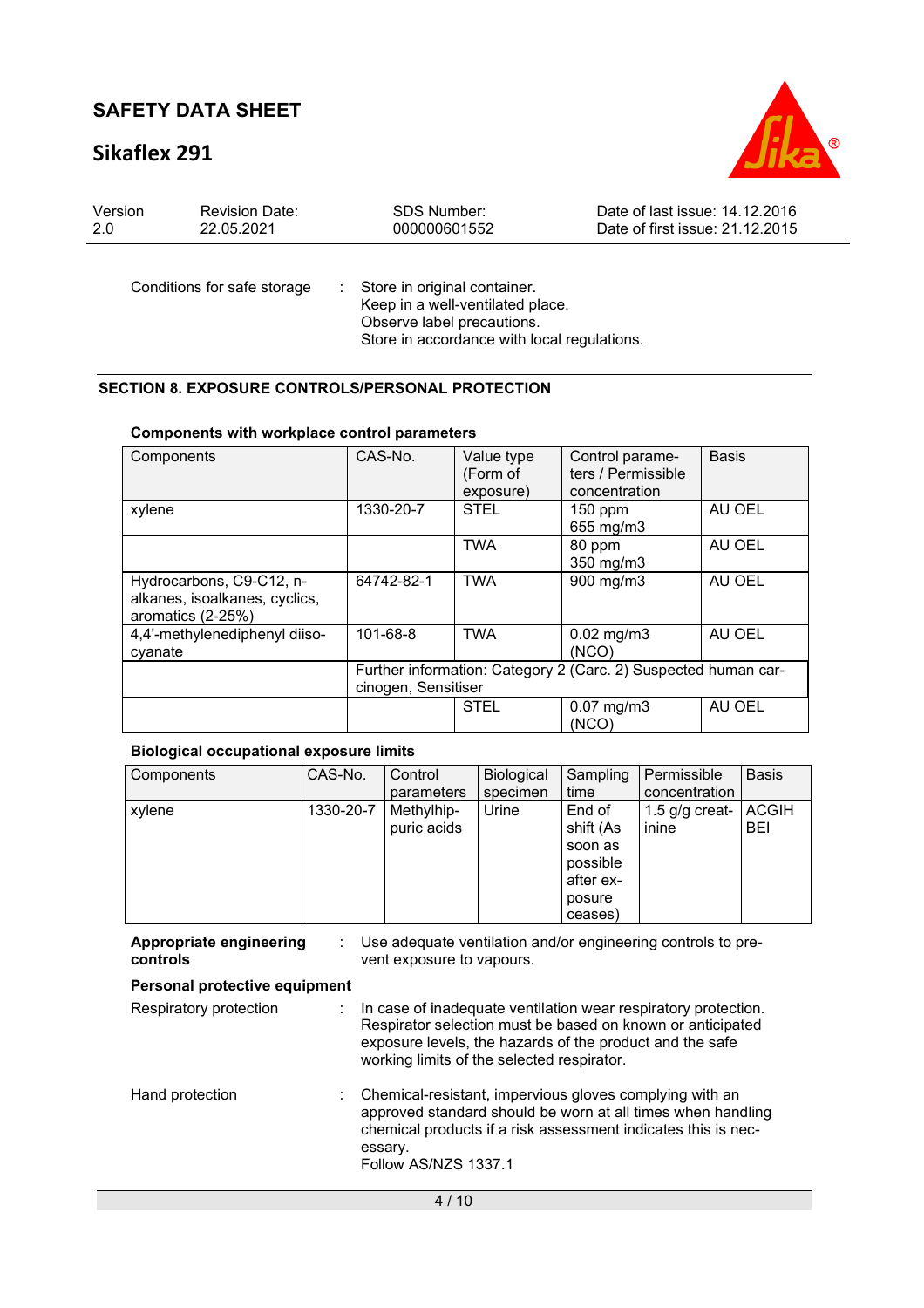# **Sikaflex 291**



| Version<br>2.0 | <b>Revision Date:</b><br>22.05.2021 | SDS Number:<br>000000601552                                                                            | Date of last issue: 14.12.2016<br>Date of first issue: 21.12.2015 |
|----------------|-------------------------------------|--------------------------------------------------------------------------------------------------------|-------------------------------------------------------------------|
|                |                                     | Recommended: Butyl rubber/nitrile rubber gloves.<br>Contaminated gloves should be removed.             |                                                                   |
|                | Eye protection                      | Safety glasses                                                                                         |                                                                   |
|                | Skin and body protection            | clothing, long trousers)<br><b>Follow AS 2210:3</b><br>Protective clothing needs to be made of cotton. | Protective clothing (e.g. safety shoes, long-sleeved working      |

#### **SECTION 9. PHYSICAL AND CHEMICAL PROPERTIES**

| Appearance                                                              | ÷. | paste                                          |
|-------------------------------------------------------------------------|----|------------------------------------------------|
| Colour                                                                  |    | various                                        |
| Odour                                                                   |    | characteristic                                 |
| <b>Odour Threshold</b>                                                  | t. | No data available                              |
| рH                                                                      | t. | Not applicable                                 |
| Melting point/range / Freezing :                                        |    | No data available                              |
| point<br>Boiling point/boiling range                                    | t. | No data available                              |
| Flash point                                                             |    | ca. 64.6 °C (148.3 °F)<br>(Method: closed cup) |
| Evaporation rate                                                        |    | No data available                              |
| Flammability (solid, gas)                                               | ÷. | No data available                              |
| Upper explosion limit / Upper :<br>flammability limit                   |    | No data available                              |
| Lower explosion limit / Lower : No data available<br>flammability limit |    |                                                |
| Vapour pressure                                                         | ÷. | $0.01$ hPa                                     |
| Relative vapour density                                                 |    | No data available                              |
| Density                                                                 | t. | 1.26 g/cm3 (23 $°C$ (73 $°F$ ))                |
| Solubility(ies)<br>Water solubility                                     | t. | insoluble                                      |
| Solubility in other solvents : No data available                        |    |                                                |
| Partition coefficient: n-<br>octanol/water                              | t. | No data available                              |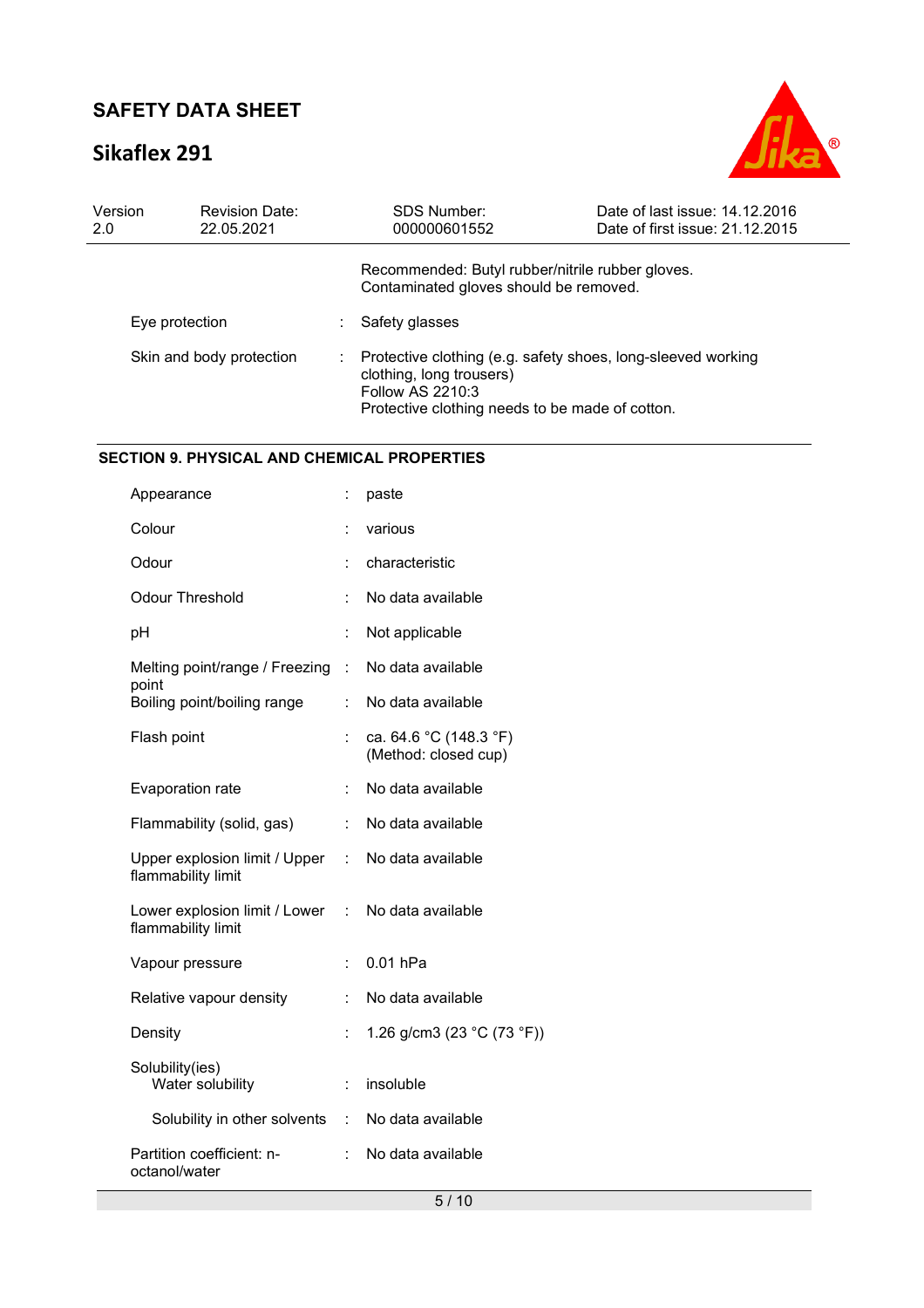# **Sikaflex 291**



| Version<br>2.0 | <b>Revision Date:</b><br>22.05.2021 | <b>SDS Number:</b><br>000000601552  | Date of last issue: 14.12.2016<br>Date of first issue: 21.12.2015 |
|----------------|-------------------------------------|-------------------------------------|-------------------------------------------------------------------|
|                | Auto-ignition temperature           | : No data available                 |                                                                   |
|                | Decomposition temperature           | : No data available                 |                                                                   |
|                | Viscosity<br>Viscosity, dynamic     | : No data available                 |                                                                   |
|                | Viscosity, kinematic                | : ca. > 20.5 mm2/s (40 °C (104 °F)) |                                                                   |
|                | <b>Explosive properties</b>         | No data available                   |                                                                   |
|                | Oxidizing properties                | No data available                   |                                                                   |
|                |                                     |                                     |                                                                   |

### **SECTION 10. STABILITY AND REACTIVITY**

| Reactivity                                | ÷                        | No dangerous reaction known under conditions of normal use. |
|-------------------------------------------|--------------------------|-------------------------------------------------------------|
| Chemical stability                        | $\mathcal{L}_{\rm{max}}$ | The product is chemically stable.                           |
| Possibility of hazardous reac- :<br>tions |                          | No hazards to be specially mentioned.                       |
| Conditions to avoid                       | ÷                        | No data available                                           |
| Incompatible materials                    |                          | see section 7.                                              |

### **SECTION 11. TOXICOLOGICAL INFORMATION**

**Acute toxicity**  Not classified based on available information.

| Components:<br>xylene:<br>Acute oral toxicity               | ÷. | LD50 Oral (Rat): 3,523 mg/kg                                                                               |
|-------------------------------------------------------------|----|------------------------------------------------------------------------------------------------------------|
| Acute dermal toxicity                                       |    | LD50 Dermal (Rabbit): 1,700 mg/kg                                                                          |
| 4,4'-methylenediphenyl diisocyanate:<br>Acute oral toxicity |    | : LD50 Oral (Rat): $> 4,700$ mg/kg<br>Method: OECD Test Guideline 401                                      |
| Acute inhalation toxicity                                   |    | : $LC50: 1.5 \text{ mq/l}$<br>Exposure time: 4 h<br>Test atmosphere: dust/mist<br>Method: Expert judgement |

## **Skin corrosion/irritation**

Not classified based on available information.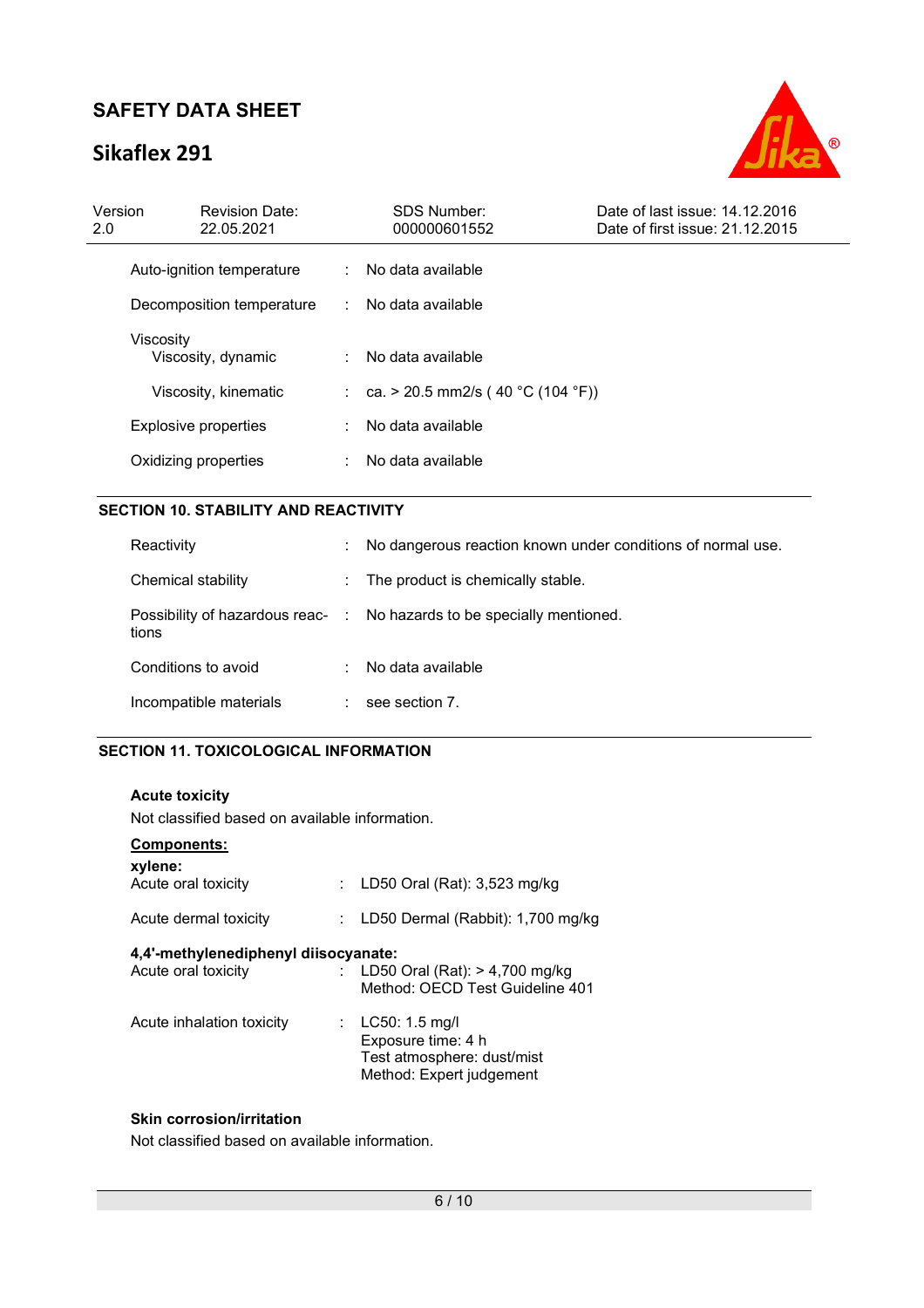# **Sikaflex 291**



| Version | <b>Revision Date:</b> | <b>SDS Number:</b> | Date of last issue: 14.12.2016  |
|---------|-----------------------|--------------------|---------------------------------|
| -2.0    | 22.05.2021            | 000000601552       | Date of first issue: 21.12.2015 |

#### **Components:**

**Hydrocarbons, C9-C12, n-alkanes, isoalkanes, cyclics, aromatics (2-25%):**  Assessment : Repeated exposure may cause skin dryness or cracking.

#### **Serious eye damage/eye irritation**

Not classified based on available information.

#### **Respiratory or skin sensitisation**

#### **Skin sensitisation**

Not classified based on available information.

#### **Respiratory sensitisation**

Not classified based on available information.

#### **Chronic toxicity**

#### **Germ cell mutagenicity**

Not classified based on available information.

#### **Carcinogenicity**

Not classified based on available information.

#### **Reproductive toxicity**

Not classified based on available information.

### **STOT - single exposure**

Not classified based on available information.

#### **STOT - repeated exposure**

May cause damage to organs (Central nervous system) through prolonged or repeated exposure if inhaled.

#### **Aspiration toxicity**

Not classified based on available information.

#### **SECTION 12. ECOLOGICAL INFORMATION**

#### **Ecotoxicity**

| <b>Components:</b><br>xylene:                                                    |                |                                                                                                                             |
|----------------------------------------------------------------------------------|----------------|-----------------------------------------------------------------------------------------------------------------------------|
| Toxicity to algae/aquatic<br>plants                                              |                | EC50 (Pseudokirchneriella subcapitata (green algae)): 2.2<br>mq/l<br>Exposure time: 72 h<br>Method: OECD Test Guideline 201 |
| Toxicity to fish (Chronic tox-<br>icity)                                         | <b>College</b> | NOEC (Oncorhynchus mykiss (rainbow trout)): $> 1.3$ mg/l<br>Exposure time: 56 d                                             |
| Toxicity to daphnia and other :<br>aquatic invertebrates (Chron-<br>ic toxicity) |                | NOEC (Daphnia (water flea)): 1.17 mg/l<br>Exposure time: 7 d                                                                |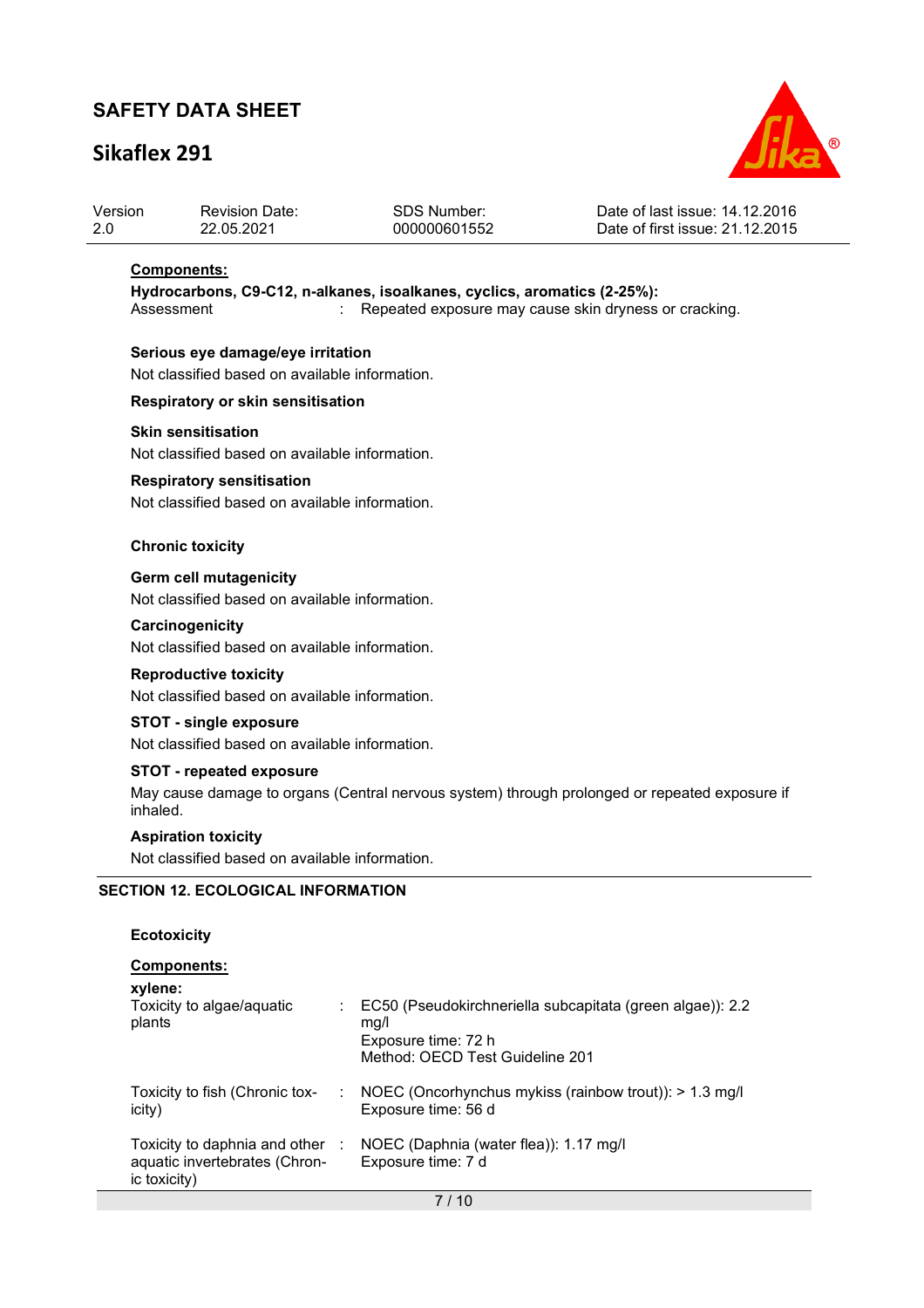# **Sikaflex 291**



| Version<br>2.0            | <b>Revision Date:</b><br>22.05.2021                       | <b>SDS Number:</b><br>000000601552                                                                                                                                                                                       | Date of last issue: 14.12.2016<br>Date of first issue: 21.12.2015 |
|---------------------------|-----------------------------------------------------------|--------------------------------------------------------------------------------------------------------------------------------------------------------------------------------------------------------------------------|-------------------------------------------------------------------|
|                           | <b>Persistence and degradability</b><br>No data available |                                                                                                                                                                                                                          |                                                                   |
|                           | <b>Bioaccumulative potential</b><br>No data available     |                                                                                                                                                                                                                          |                                                                   |
|                           | <b>Mobility in soil</b><br>No data available              |                                                                                                                                                                                                                          |                                                                   |
|                           | Other adverse effects                                     |                                                                                                                                                                                                                          |                                                                   |
| <b>Product:</b><br>mation |                                                           | Additional ecological infor- : There is no data available for this product.                                                                                                                                              |                                                                   |
|                           | <b>SECTION 13. DISPOSAL CONSIDERATIONS</b>                |                                                                                                                                                                                                                          |                                                                   |
|                           | <b>Disposal methods</b>                                   |                                                                                                                                                                                                                          |                                                                   |
|                           | Waste from residues                                       | The product should not be allowed to enter drains, water<br>courses or the soil.<br>Do not contaminate ponds, waterways or ditches with chemi-<br>cal or used container.<br>Send to a licensed waste management company. |                                                                   |

| Contaminated packaging | Empty remaining contents.<br>Dispose of as unused product.<br>Do not re-use empty containers.<br>Do not burn, or use a cutting torch on, the empty drum. |
|------------------------|----------------------------------------------------------------------------------------------------------------------------------------------------------|
|                        |                                                                                                                                                          |

If potential for exposure exists refer to Section 8 for specific personal protective equipment.

#### **SECTION 14. TRANSPORT INFORMATION**

#### **International Regulations**

**UNRTDG**

Not regulated as a dangerous good

**IATA-DGR** Not regulated as a dangerous good **IMDG-Code**

Not regulated as a dangerous good

**Transport in bulk according to Annex II of MARPOL 73/78 and the IBC Code** 

Not applicable for product as supplied.

## **National Regulations**

**ADG**

Not regulated as a dangerous good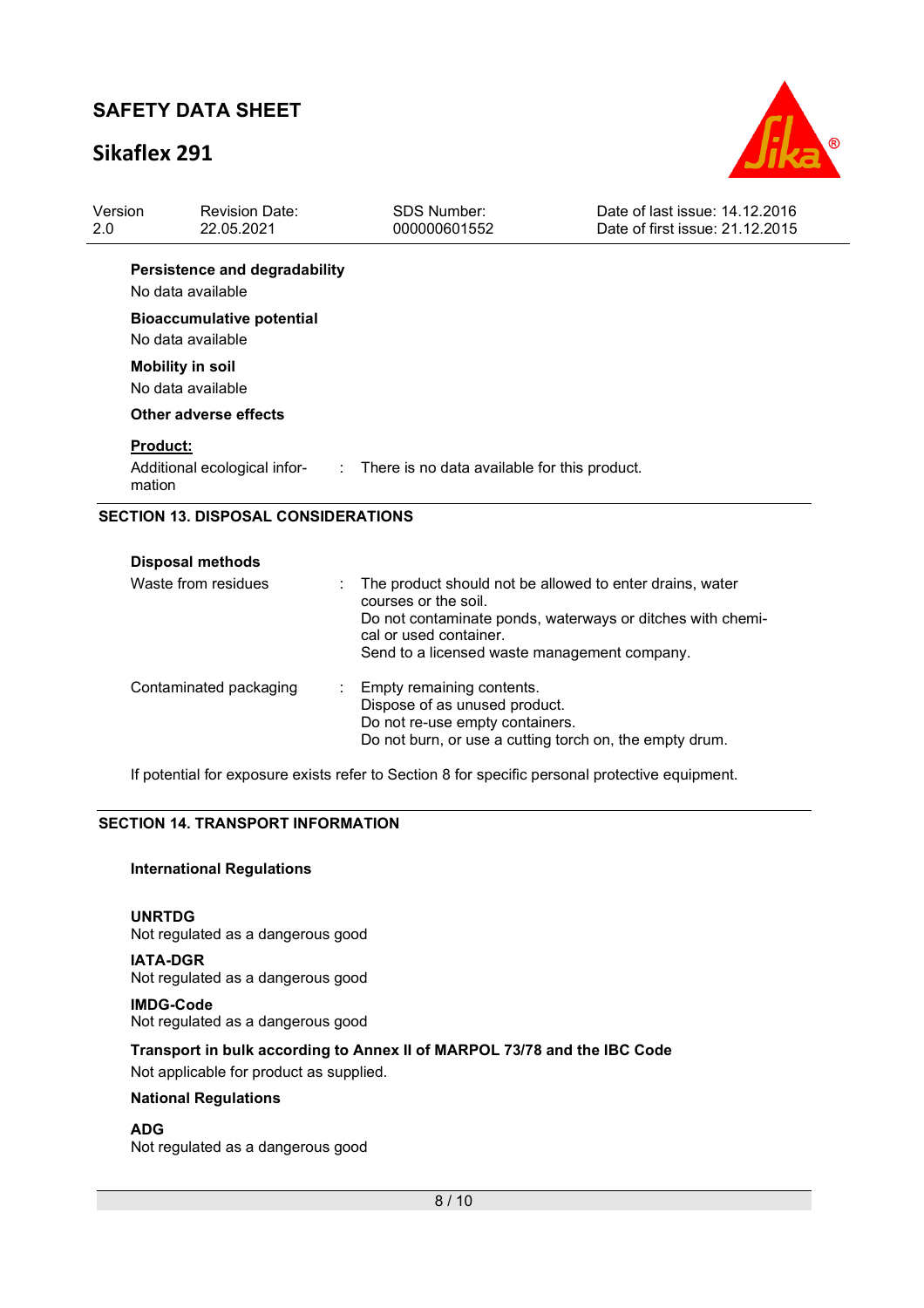# **Sikaflex 291**



| -2.0<br>22.05.2021<br>000000601552 | Version | <b>Revision Date:</b> | SDS Number: | Date of last issue: 14.12.2016<br>Date of first issue: 21.12.2015 |
|------------------------------------|---------|-----------------------|-------------|-------------------------------------------------------------------|
|------------------------------------|---------|-----------------------|-------------|-------------------------------------------------------------------|

#### **SECTION 15. REGULATORY INFORMATION**

### **Safety, health and environmental regulations/legislation specific for the substance or mixture**

| Standard for the Uniform<br>No poison schedule number allocated<br>Scheduling of Medicines and<br>Poisons |                                                                                                                                                                                                  |
|-----------------------------------------------------------------------------------------------------------|--------------------------------------------------------------------------------------------------------------------------------------------------------------------------------------------------|
| International Chemical Weapons Convention (CWC)<br>Schedules of Toxic Chemicals and Precursors            | Not applicable                                                                                                                                                                                   |
| <b>Prohibition/Licensing Requirements</b>                                                                 | There is no applicable prohibition,<br>authorisation and restricted use<br>requirements, including for carcino-<br>gens referred to in Schedule 10 of<br>the model WHS Act and Regula-<br>tions. |

## **The components of this product are reported in the following inventories:**

AICS : On the inventory, or in compliance with the inventory

## **SECTION 16. OTHER INFORMATION**

| <b>Revision Date</b><br>Date format     |  | 22.05.2021<br>dd.mm.yyyy                                                                                                                     |  |  |  |  |  |
|-----------------------------------------|--|----------------------------------------------------------------------------------------------------------------------------------------------|--|--|--|--|--|
| <b>Full text of other abbreviations</b> |  |                                                                                                                                              |  |  |  |  |  |
| <b>ACGIH BEI</b>                        |  | ACGIH - Biological Exposure Indices (BEI)                                                                                                    |  |  |  |  |  |
| AU OEL                                  |  | Australia. Workplace Exposure Standards for Airborne Con-<br>taminants.                                                                      |  |  |  |  |  |
| AU OEL / TWA                            |  | Exposure standard - time weighted average                                                                                                    |  |  |  |  |  |
| AU OEL / STEL                           |  | Exposure standard - short term exposure limit                                                                                                |  |  |  |  |  |
| <b>ADG</b>                              |  | Australian Dangerous Goods Code.                                                                                                             |  |  |  |  |  |
| ADR.                                    |  | European Agreement concerning the International Carriage of<br>Dangerous Goods by Road                                                       |  |  |  |  |  |
| <b>CAS</b>                              |  | <b>Chemical Abstracts Service</b>                                                                                                            |  |  |  |  |  |
| <b>DNEL</b>                             |  | : Derived no-effect level                                                                                                                    |  |  |  |  |  |
| EC50                                    |  | Half maximal effective concentration                                                                                                         |  |  |  |  |  |
| <b>GHS</b>                              |  | <b>Globally Harmonized System</b>                                                                                                            |  |  |  |  |  |
| <b>IATA</b>                             |  | International Air Transport Association                                                                                                      |  |  |  |  |  |
| <b>IMDG</b>                             |  | International Maritime Code for Dangerous Goods                                                                                              |  |  |  |  |  |
| LD50                                    |  | Median lethal dosis (the amount of a material, given all at<br>once, which causes the death of 50% (one half) of a group of<br>test animals) |  |  |  |  |  |
| <b>LC50</b>                             |  | Median lethal concentration (concentrations of the chemical in<br>air that kills 50% of the test animals during the observation<br>period)   |  |  |  |  |  |
| <b>MARPOL</b>                           |  | International Convention for the Prevention of Pollution from<br>Ships, 1973 as modified by the Protocol of 1978                             |  |  |  |  |  |
| <b>OEL</b>                              |  | Occupational Exposure Limit                                                                                                                  |  |  |  |  |  |
| <b>PBT</b>                              |  | Persistent, bioaccumulative and toxic                                                                                                        |  |  |  |  |  |